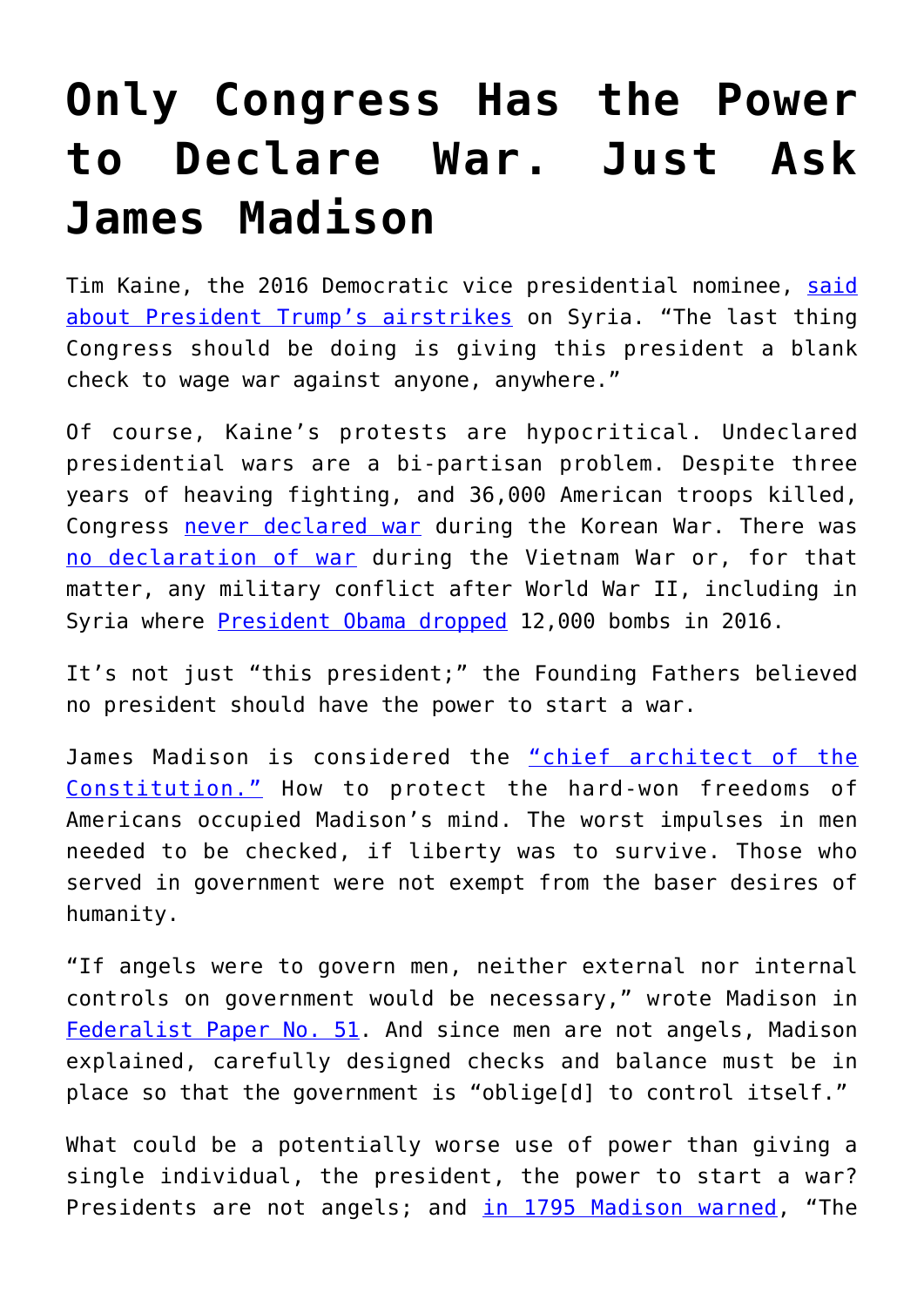strongest passions and most dangerous weaknesses of the human breast; ambition, avarice, vanity, the honorable or venal love of fame, are all in conspiracy against the desire and duty of peace."

Madison was a student history, and [he believed](http://press-pubs.uchicago.edu/founders/documents/a1_8_11s8.html) the executive was a "branch of power most interested in war." Thus, unlike European monarchs, the president was to have no power to start a war. [In Article 1, Section 8,](http://press-pubs.uchicago.edu/founders/tocs/a1_8_11.html) the power to declare war was granted exclusively to the debating body of the people—the House of Representatives.

In 1793, in a series of essays, Hamilton and Madison debated executive vs. congressional power. The debate was ignited by Washington's Neutrality Proclamation regarding a European war involving France. Hamilton, signing his essays as Pacificus, "[asserted that](http://www.claremont.org/crb/basicpage/the-pacificus-helvidius-debates/) the executive had broad constitutional authority over matters of foreign policy."

Jefferson, alarmed at Hamilton's assertion of presidential powers, urged Madison to respond to Hamilton: "Nobody answers him, & his doctrine will therefore be taken for confessed. For God's sake, my dear Sir, take up your pen, select the most striking heresies, and cut him to pieces in the face of the public."

Madison, responding as Helvidius, did just that-[carefully](http://files.libertyfund.org/pll/pdf/Hamilton_3953_EBk_v7.0.pdf) [refuti](http://files.libertyfund.org/pll/pdf/Hamilton_3953_EBk_v7.0.pdf)ng Hamilton's "heresies" regarding presidential powers over war and foreign policy.

Regarding war, Madison wrote, the Constitution gives to the president the power to execute laws, but not to make them:

*"A declaration that there shall be war, is not an execution of laws: it does not suppose preexisting laws to be executed: it is not in any respect, an act merely executive. It is, on the contrary, one of the most deliberative acts that can be performed; and when performed, has the effect of repealing all the laws operating in a state of peace, so far as they*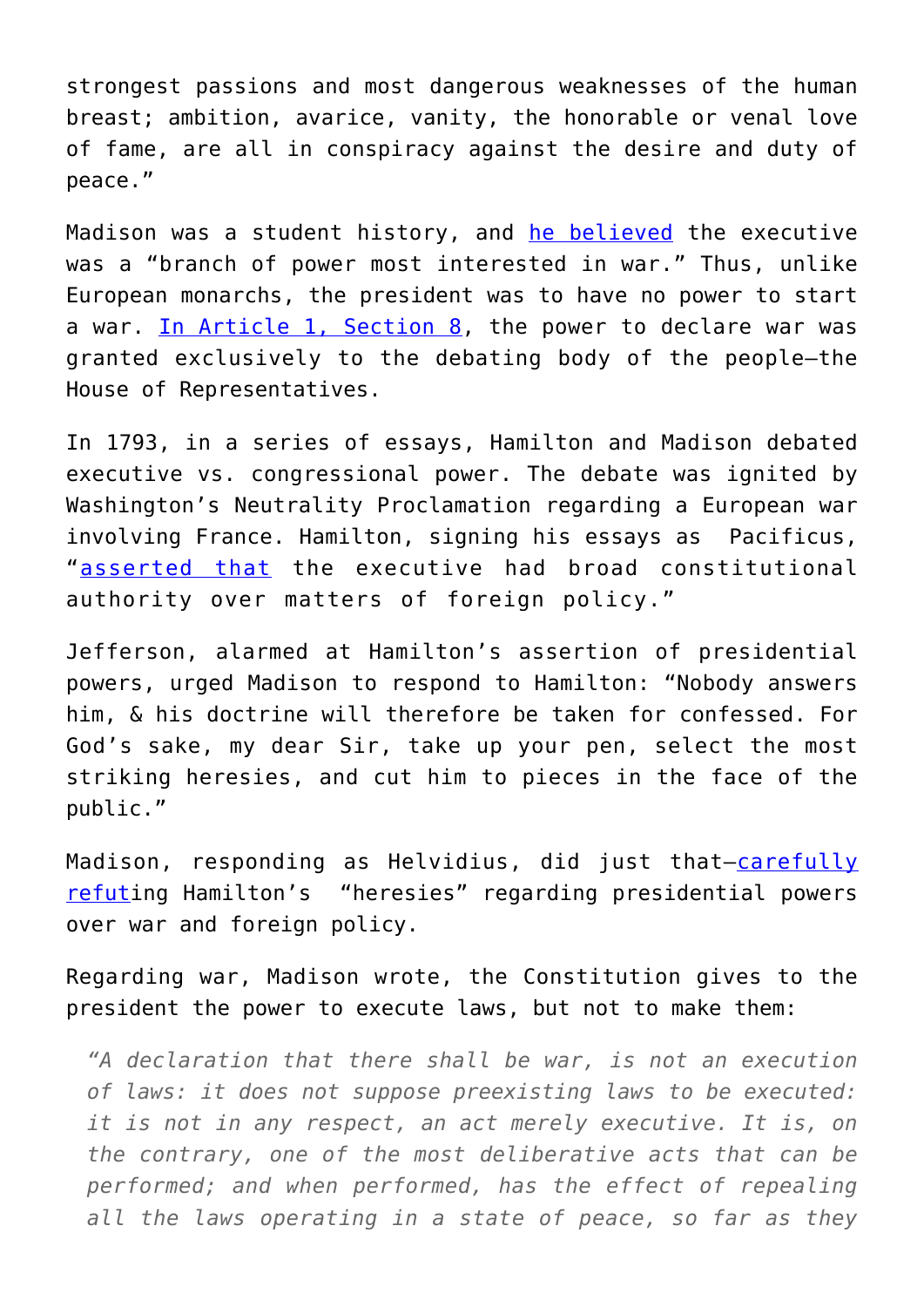*are inconsistent with a state of war."*

*Madison explained further, "In the general distribution of powers, we find that of declaring war expressly vested in the Congress, where every other legislative power is declared to be vested, and without any other qualification than what is common to every other legislative act."*

Since the president is commander-in-chief, doesn't that title come with war-making power? No; preventing tyranny requires that powers are separated. Madison wrote,

*"Those who are to conduct a war cannot in the nature of things, be proper or safe judges, whether a war ought to be commenced, continued, or concluded. They are barred from the latter functions by a great principle in free government, analogous to that which separates the sword from the purse, or the power of executing from the power of enacting laws."*

What about cases of "illegitimate despotism"? What do we do in cases such as Syria? Here again, Madison explains, the president is not granted unchecked power to decide for the nation:

*"The power of the Legislature to declare war and judge of the causes for declaring it, is one of the most express and explicit parts of the Constitution. To endeavor to abridge or effect it by strained inferences, and by hypothetical or singular occurrences, naturally warns the reader of some lurking fallacy.*

*It is not denied that there may be cases in which a respect to the general principles of liberty, the essential rights of the people, or the over-ruling sentiments of humanity, might require a government, whether new or old, to be treated as an illegitimate despotism. Such are in fact discussed and admitted by the most approved authorities. But they are great*